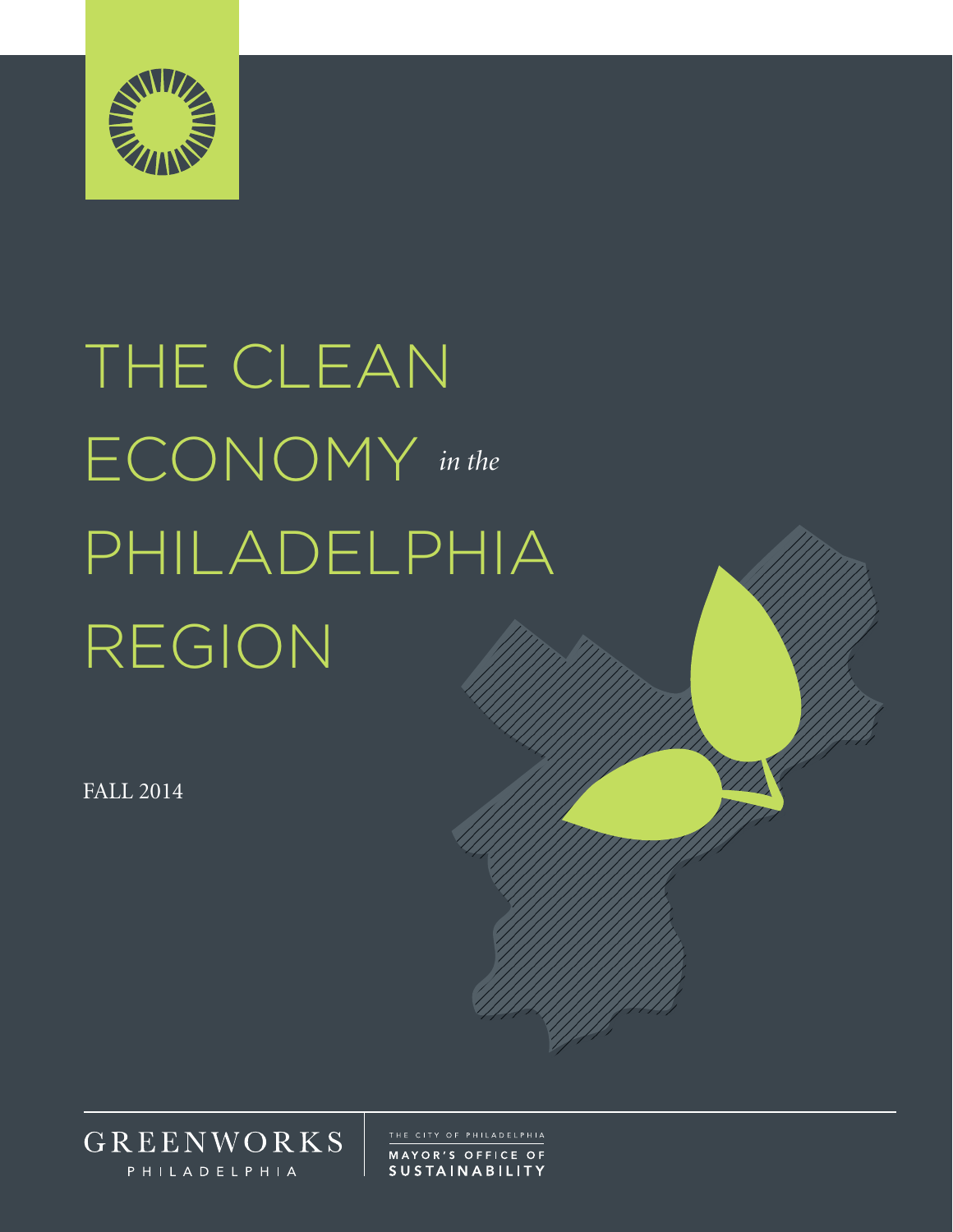### Key Findings

#### **SURVEY RESULTS SHOW THAT IN PHILADELPHIA:**

Companies in sectors not traditionally considered green are participating in the clean economy at high rates

# 12,681 employees

spend at least half of their time producing green goods and services

## 12,079 employees

spend at least half of their time using green technologies and practices

# **Background**

#### **SINCE THE GREEN JOBS MOVEMENT BEGAN IN THE EARLY 2000'S, SUSTAINABLE ECONOMIC DEVELOPMENT POLICIES HAVE EVOLVED TO INCLUDE A MORE EXPANSIVE CLEAN ECONOMY**

**SECTOR.** The Mayor's Office of Sustainability (MOS) partnered with PhiladelphiaWorks to take a new look at the clean economy. The survey focused on employment, industry, and workplace practices that support a sustainable environment, workforce, and economy. This new sector expands on previous narrow green job definitions that included only full-time workers who produce green goods and provide green services. The clean economy also includes organizations that use green technologies and practices and employees who spend part of their time making green products, providing green services, and using green technologies.

To establish a 2012 baseline of the size of the clean economy, MOS and PhiladelphiaWorks worked with reed|group to administer a regional workforce survey that used a transparent, replicable methodology to document the number of workers and types of businesses participating in the clean economy. A more accurate gauge of the size and scale of clean economy activity in the region and identification of the most common clean economy occupations and industries will allow workforce organizations to make informed decisions in efforts to sustain clean economy growth.

# Previous Research

Previous research by the Apollo Alliance, the Brookings Institution (Brookings), U.S. Bureau of Labor Statistics (BLS), and the Pennsylvania Department of Labor & Industry (PA L&I) contained useful general results and methodologies, but no detailed information specific to the Greater Philadelphia region and obtained with a replicable method. BLS and PA L&I research produced clean economy data with a common and replicable approach for the state of Pennsylvania, but not the Philadelphia region. Brookings used a regional approach, but defined the region as the Philadelphia-Camden-Wilmington metropolitan region, which is larger than Greater Philadelphia, and used proprietary data and definitions not comparable to BLS and PA L&I surveys. Detailed information on geography, industry, specific clean economy practices, and whether clean economy participants self-identify as such for Philadelphia and the surrounding five counties was unavailable in the previous research outlined below.

#### **APOLLO ALLIANCE**

In 2009 *Greenworks*, Philadelphia's comprehensive sustainability plan, based its clean economy goal baseline numbers on the U.S. Conference of Mayors and Apollo Alliance's green jobs definition:

[A]ny activity that generates electricity using renewable or nuclear fuels, agriculture jobs supplying corn or soy for transportation fuel, manufacturing jobs producing goods used in renewable power generation, equipment dealers and wholesalers specializing in renewable energy or energy-efficiency products, construction and installation of energy and pollution management systems, government administration of environmental programs, and supporting jobs in the engineering, legal, research and consulting fields.

By that definition, the Philadelphia-Camden-Wilmington Metropolitan Statistical Area (MSA) included 14,379 green jobs in 2006, representing 0.5% of all jobs in the MSA. *Greenworks* set a goal in 2009 to double the number of green jobs in the Philadelphia region by the year 2015. As discussed above, the green jobs definition used to establish this baseline is now outdated, and the data was for a larger geographic area than City of Philadelphia economic policies can influence.

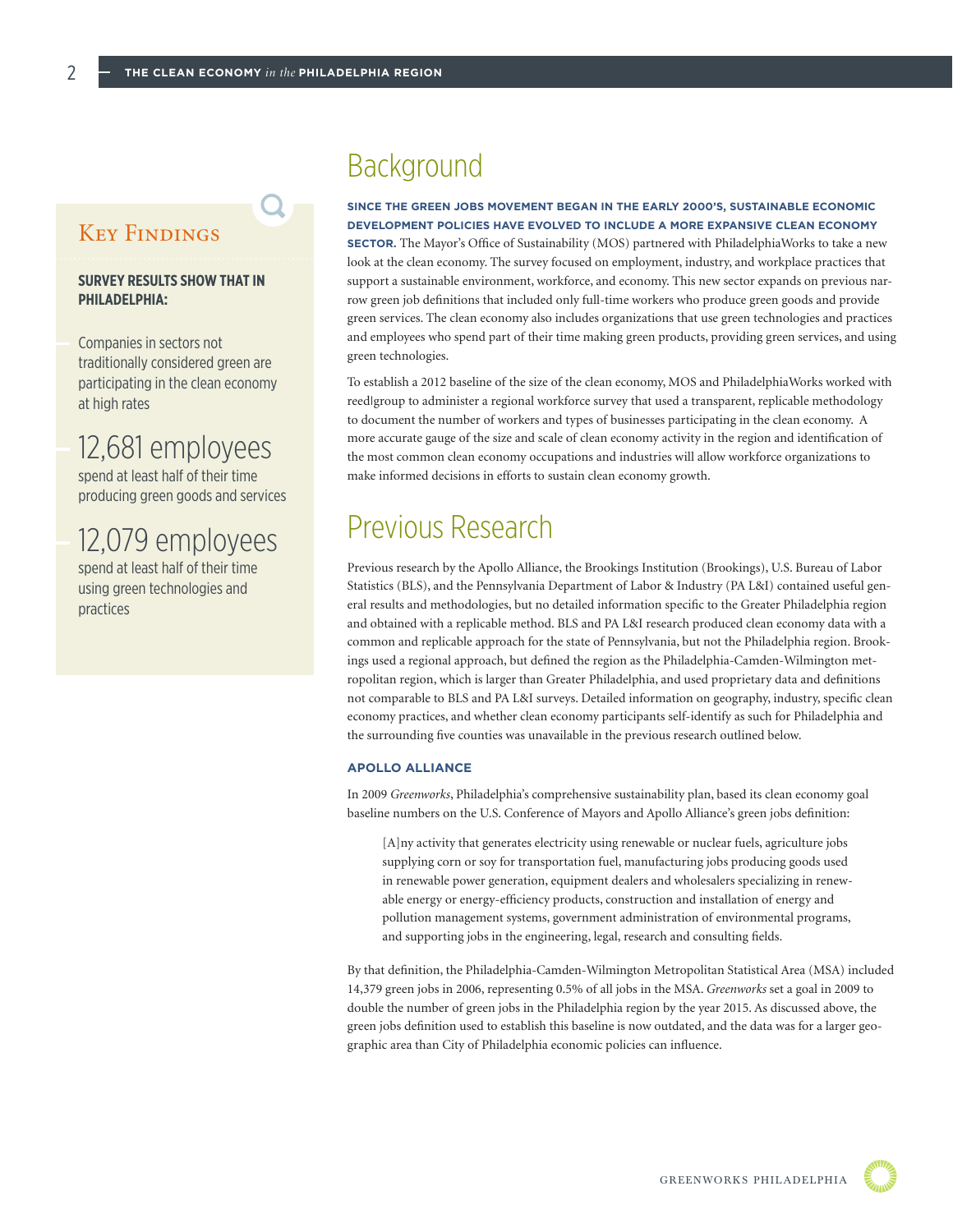3

#### **PENNSYLVANIA DEPARTMENT OF LABOR & INDUSTRY**

The Pennsylvania Department of Labor & Industry Green Jobs Report defines green jobs as "jobs that employ workers in producing or offering products or services that promote energy efficiency, contribute to the sustainable use of resources, prevent pollution, clean up the environment, and promote the reduction of harmful emissions." The report found that in 2008 6% of all employees and 8% of all workplaces in Pennsylvania met this definition.

#### **BROOKINGS INSTITUTION**

The 2011 Brookings Institution report *Sizing the Clean Economy* defines the clean economy as "economic activity—measured in terms of establishments and the jobs associated with them—that produces goods and services with an environmental benefit or adds value to such products using skills or technologies that are uniquely applied to those products." Brookings explicitly excludes "companies that adopt internal environmental goals, reform their processes to make them more environmentally responsible, or even contribute to general public knowledge about environmental issues." Brookings found that in 2010, 2% of jobs in the Philadelphia-Camden-Wilmington MSA met this definition.

#### **U.S. BUREAU OF LABOR STATISTICS**

The U.S. Bureau of Labor Statistics (BLS) surveys two subsets of the clean economy, green goods and services (GGS) and green technologies and practices (GTP). BLS defines GGS as goods and services sold to customers, including research and development, installation, and maintenance services that fall into one or more of the following five categories: energy from renewable sources; energy efficiency; pollution reduction and removal, greenhouse gas reduction, and recycling and reuse; natural resources conservation; and environmental compliance, education and training, and public awareness. BLS defines GTP as jobs in which workers' duties involve making their establishment's production processes more environmentally friendly or use fewer natural resources by researching, developing, maintaining, using, or installing technologies or practices to lessen the environmental impact of their establishment, or training the establishment's workers in these green technologies and practices. In 2011, BLS found that 3% of all employees in Pennsylvania produced green goods and services and that 1% of all employees in the Northeast Census region (the smallest geographic category for which BLS published data) spent at least at least 50% of their time involved in green technologies and practices.

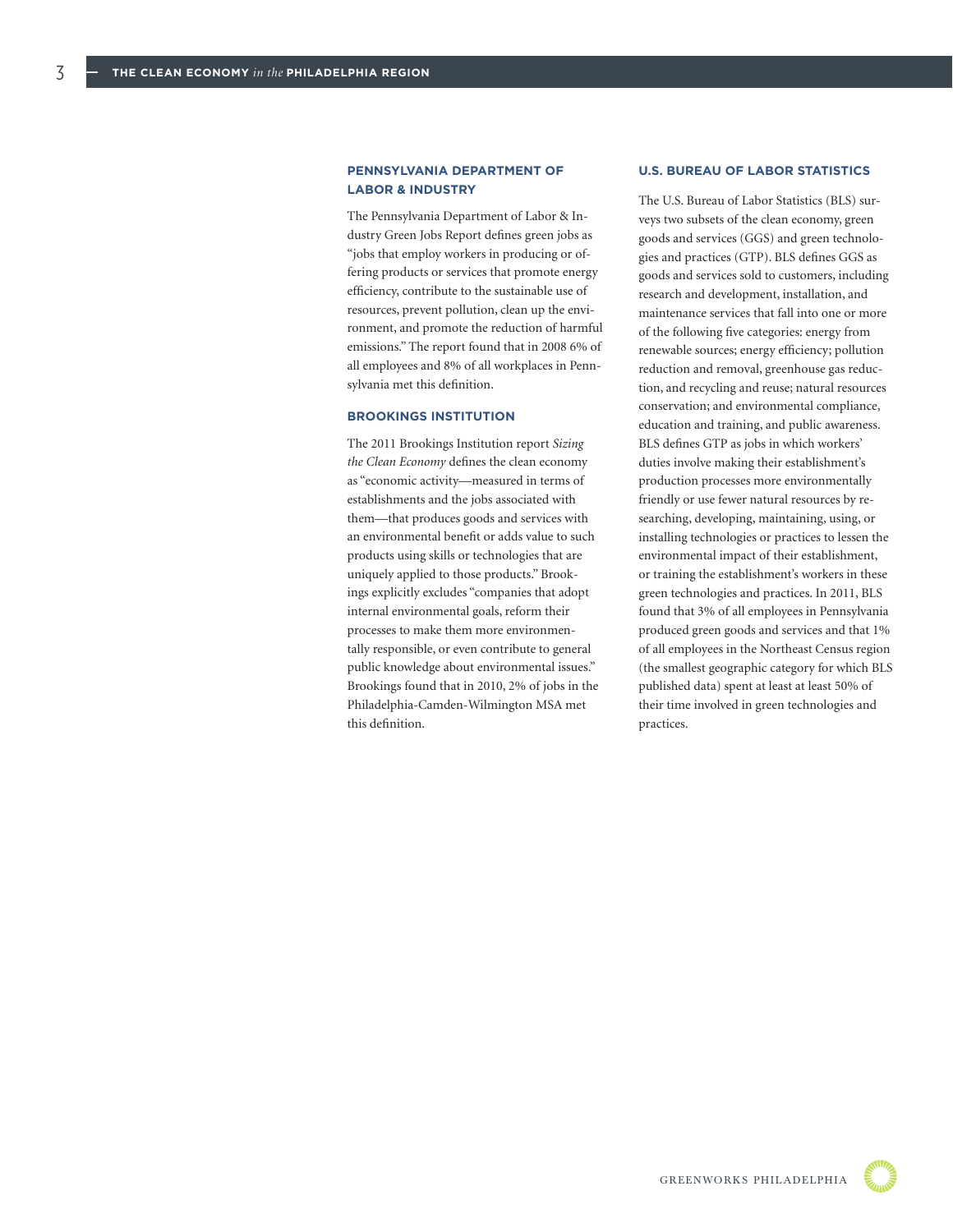# Philadelphia Region Clean Economy Survey

In 2012 MOS engaged reed|group to conduct a clean economy workforce survey of more than eight thousand businesses in Bucks, Chester, Delaware, Montgomery, and Philadelphia counties. The survey used a sampling process similar to previous BLS and PA L&I surveys, but the sample also included sole proprietors, a subset of businesses that neither BLS nor PA L&I included in their surveys. Approximately half of the surveys focused on green goods and services (GGS), and half focused on green technologies and practices (GTP), as defined by BLS. The GGS surveys asked about what types of green goods and services the businesses provide; how many people the businesses employ; and what percentage of employee time is spent on green work. The GTP surveys asked what types of green technologies and practices the businesses use; how many people the businesses employ; and what percentage of employee time is spent on green work.

In addition to information about how many employees and businesses participate in the clean economy in Greater Philadelphia, MOS also set out to learn whether smaller or larger businesses are more likely to participate in the clean economy; which sectors, particularly industries not typically considered green, use GTP; which sectors of Greater Philadelphia's clean economy might offer the region competitive advantages; and how the resulting data set can be useful beyond this report.

#### Survey Findings

The Philadelphia Region Clean Economy Survey produced results on the number of employees and workplaces participating in the clean economy, the sectors and business sizes most commonly participating, and the distribution of clean economy employees between Philadelphia and the surrounding counties.

Survey results were similar to previously gathered data, although new findings indicate that a large percentage of clean economy workers do not devote the majority of their time to green tasks. Greater Philadelphia workplaces using green technologies and practices are most likely to be focusing on energy efficiency and waste reduction, while the most common green goods and services in the region are recycling, reuse, and waste reduction.

 $\alpha$ 

4

*Greater Philadelphia workplaces using green technologies and practices are most likely to be focusing on energy efficiency and waste reduction, while the most common green goods and services in the region are recycling, reuse, and waste reduction.* 5)5)

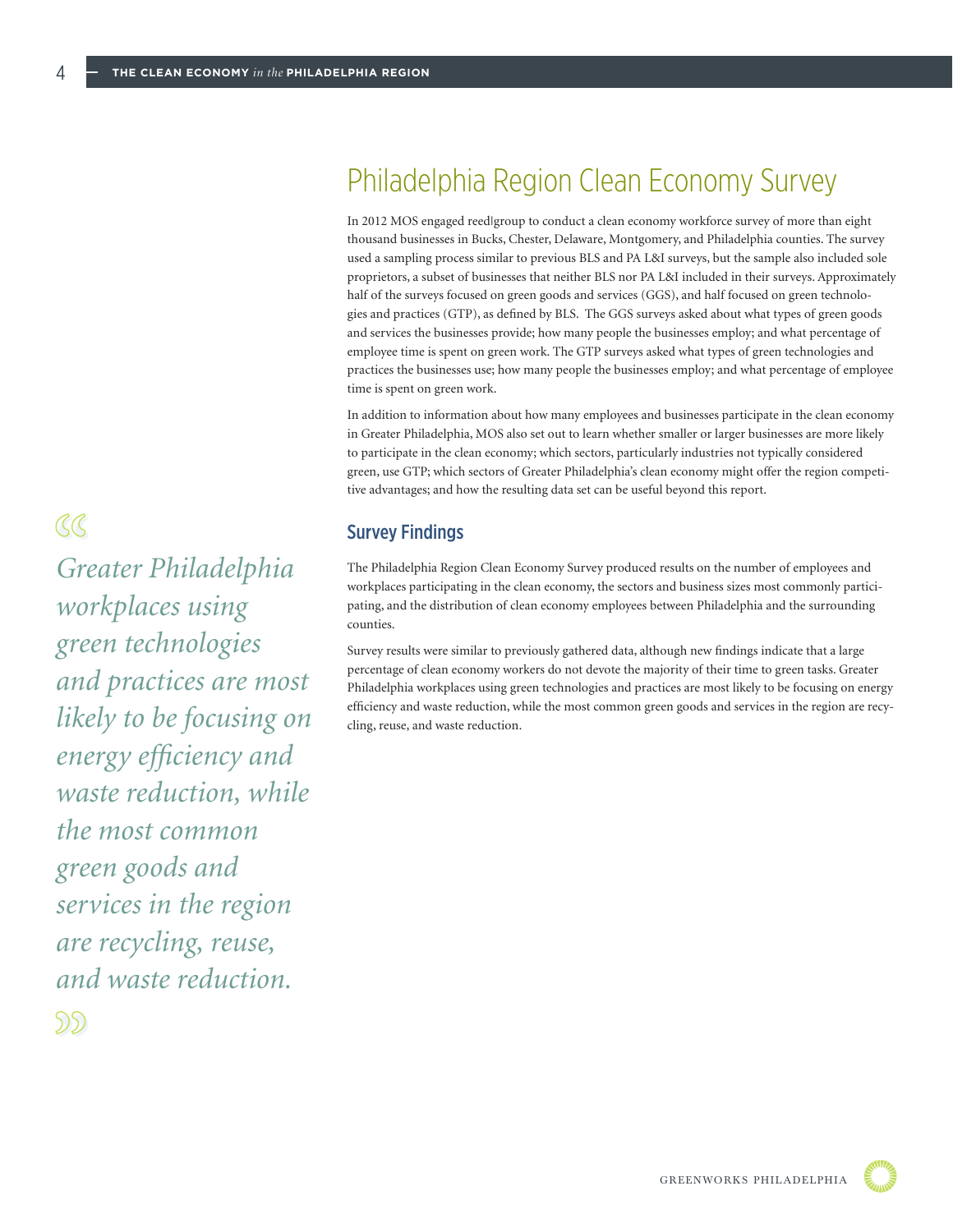#### *Employees*

The GGS survey asked how many employees spend at least 5% of their time doing green work and how many spend more than half of their time doing green work. The GTP survey asked how many employees spend at least 5%, and how many spend more than 50% of their time involved in green technologies and practices. The surveys found that 9.3% of employees in the region produce green goods and services, and 5.5% use green technologies and practices.

The survey found 2.7% of Greater Philadelphia employees spend more than half their time producing green goods and services (GGS), with an additional 6.7% spending 5% to 49% of their time producing them. This result suggests that the percentage of clean economy employees in the Greater Philadelphia region is similar to the percentage statewide, as the BLS found that 3% of employees in Pennsylvania spend 50% or more of their time producing GGS.

The survey found 1.5% of Greater Philadelphia employees spend 50% or more of their time using green technologies and practices (GTP), with an additional 3.9% spending 5% to 49% of their time using them. Greater Philadelphia has a slightly higher percentage of workers using GTP than the surrounding region, as BLS found that 1% of employees in the Northeast Census region spend 50% or more of their time using GTP.

The additional information collected on employees spending 5% to 49% of their time on GGS and GTP indicates that a significant portion of clean economy work is completed by employees with additional duties beyond their green responsibilities and that companies participating in the clean economy are not only creating new, exclusively green, job opportunities, but also integrating green practices into existing job types.

#### **NUMBER AND PERCENT OF EMPLOYEES IN THE REGION PRODUCING GREEN GOODS AND SERVICES**

EMPLOYEES SPENDING AT LEAST 5% OF TIME

135,788 | 6.7%

EMPLOYEES SPENDING AT LEAST 50% OF TIME

054,277 | 2.7%

TOTAL EMPLOYEES PRODUCING GREEN GOODS & SERVICES

190,065 | 9.3%

#### **NUMBER AND PERCENT OF EMPLOYEES IN THE REGION USING GREEN TECHNOLOGIES & PRACTICES**

EMPLOYEES SPENDING AT LEAST 5% OF TIME

080,532 | 3.9%

EMPLOYEES SPENDING AT LEAST 50% OF TIME

USING

031,249 | 1.5%

TOTAL EMPLOYEES USING GREEN TECHNOLOGIES & PRACTICES

111,781 | 5.5%

5

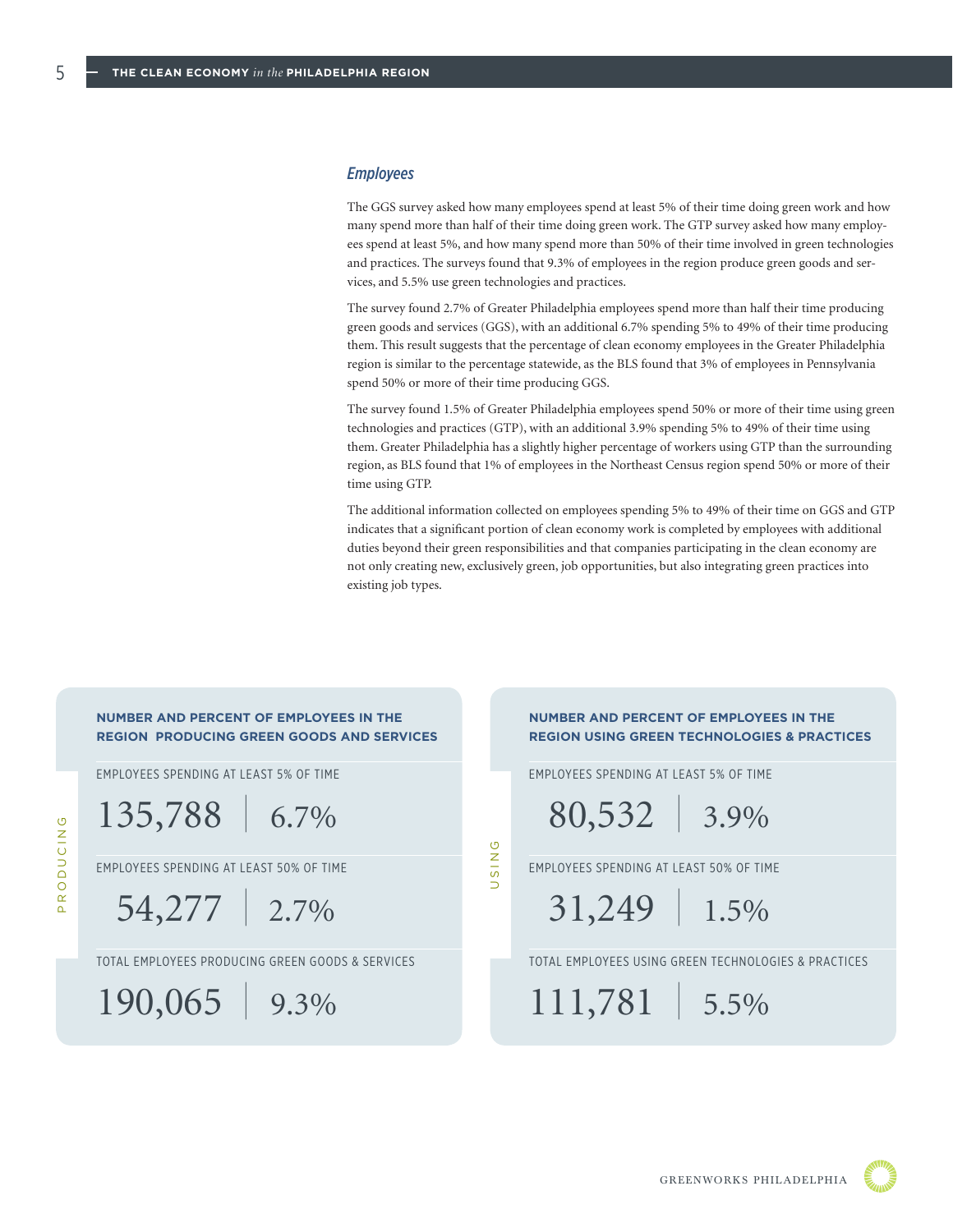# *Workplaces* 15

The survey found that 27% of workplaces in Greater Philadelphia produce green goods and services, while 53% of workplaces use green technologies and practices.

Forty percent of businesses across the region implement energy efficiency improvements and 37% prac-Forty percent of businesses across the region implement energy efficiency improvements and 37% prac-<br>tice waste reduction. Around 10% of regional businesses conserve natural resources, reduce greenhouse gas emissions, or reduce pollution, and approximately 2% of businesses generate their own electricity, 0 heat, or fuel. Examples of GTP in the Other category include sustainable procurement and green cleaning.

PERCENT OF WORKPLACES USING SPECIFIC GREEN TECHNOLOGIES AND PRACTICES



Sixteen percent of regional workplaces provide recycling, re-use, and waste reduction services, the most common GGS in the Philadelphia area. A further 13% of businesses provide greenhouse gas reduction 10 or pollution mitigation and clean-up. Examples of GGS in the Other category include sustainable cater-<br>or pollution mitigation and clean-up. Examples of GGS in the Other category include sustainable catering and environmental planning and design. *e* category include sustainable c

PERCENT OF WORKPLACES PRODUCING SPECIFIC GREEN GOODS AND SERVICES



#### PERCENT OF WORKPLACES USING GREEN TECHNOLOGIES AND PRACTICES (GTP)

6



PERCENT OF WORKPLACES PRODUCING GREEN GOOD AND SERVICES (GGS)



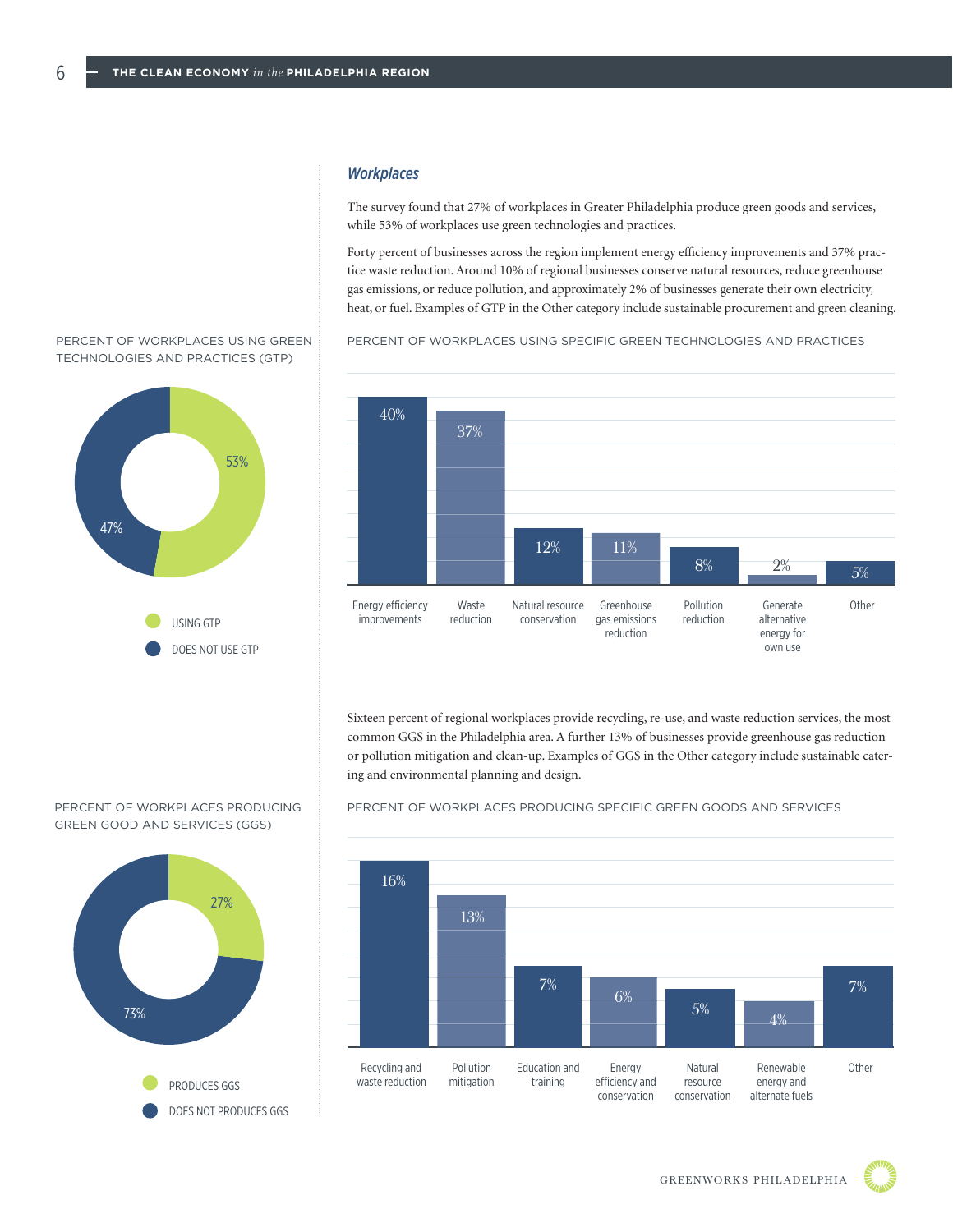#### *Sectors*

7

MOS categorized survey respondents based on their North American Industry Classification System (NAICS) codes. The Federal government creates standard NAICS codes for classifying business establishments for the purpose of collecting, analyzing, and publishing statistical data related to the U.S. business economy. The survey classified several NAICS codes as green (see list in Appendix A).

The survey found wide variations by sector in the percentage of workplaces engaged in the clean economy. The sector with the most workplaces producing green goods and providing green services is construction, with 42% of workplaces participating in the clean economy. Construction companies are followed by companies in the professional, scientific, or technical services sector at 29%, the wholesale trade sector at 24%, and the waste management sector at 21%.

Variations in using green technologies and practices are less dramatic across sectors. In most sectors surveyed, between 50% and 65% of companies report using green technologies or practices, led by wholesale trade at 67%. One notable exception was workplaces in the other services sector (or NAICS code 81), of which only 39% reported using a green technology or practice.



CLEAN ECONOMY WORKPLACES BY SECTOR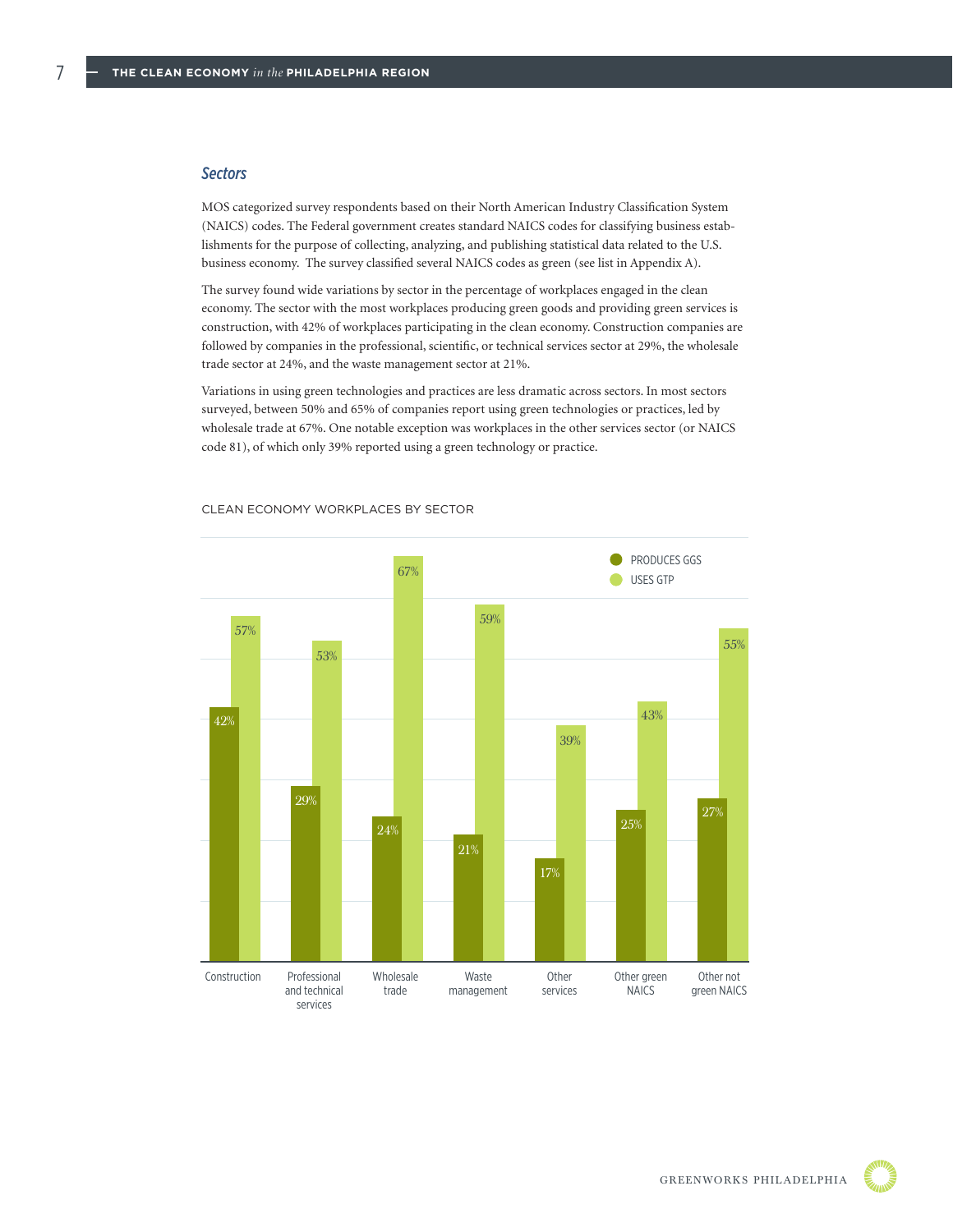### *Business Size*  8

14

8

Unlike BLS and PA L&I, MOS surveyed sole practitioners to test the hypothesis that they would be ac-Unlike BLS and PA L&I, MOS surveyed sole practitioners to test the hypothesis that they would be active participation in the clean economy. Both the GGS and GTP surveys found that participation in the clean economy increases as business size increases.

en overs producing green goods and services and lising green conservation conservation TECHNOLOGIES AND PRACTICES IN THE PHILADEPHIA REGION EMPLOYEES PRODUCING GREEN GOODS AND SERVICES AND USING GREEN<br>TEGUNOLOGIES AND PRACTICES IN THE BUILAREDUM PEGION.





GREENWORKS PHILADELPHIA



**140000**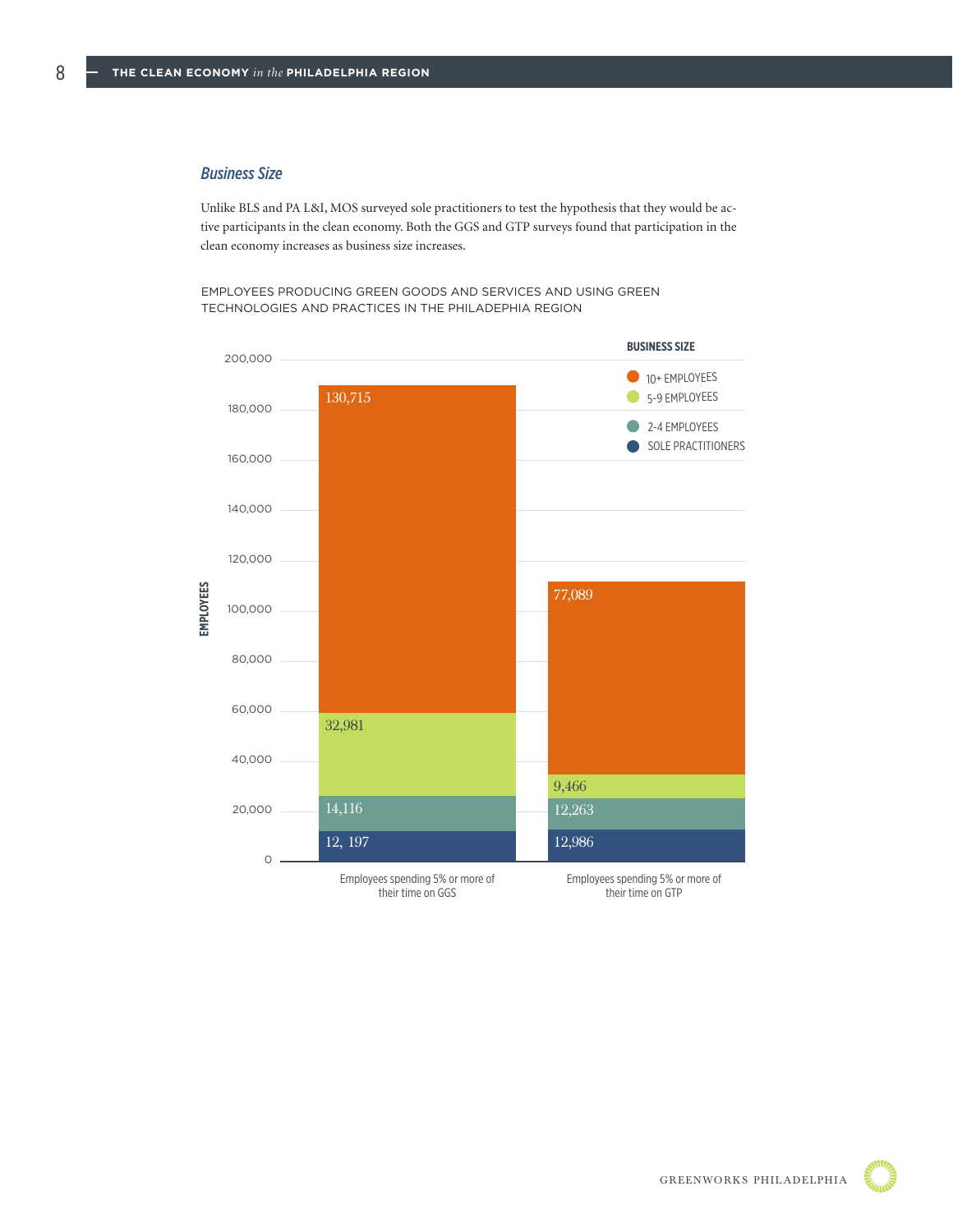#### *Geographic Distribution*

While participation in the clean economy did not vary significantly between Philadelphia and the suburban counties, businesses in Philadelphia have a slightly higher rate of employing green technologies and practices, while businesses in the suburban counties have a slightly higher rate of producing green goods and providing green services.



|                                                                                                                                      | <b>NUMBER OF</b><br><b>EMPLOYEES</b><br><b>PRODUCING</b><br><b>GREEN GOODS</b><br><b>AND SERVICES</b> | PERCENT OF<br><b>ALL EMPLOYEES</b><br><b>PRODUCING</b><br><b>GREEN GOODS</b><br><b>AND SERVICES</b> | <b>NUMBER OF</b><br><b>EMPLOYEES</b><br><b>USING GREEN</b><br><b>TECHNOLOGIES</b><br><b>AND PRACTICES</b> | PERCENT OF<br><b>ALL EMPLOYEES</b><br><b>USING GREEN</b><br><b>TECHNOLOGIES</b><br><b>AND PRACTICES</b> |
|--------------------------------------------------------------------------------------------------------------------------------------|-------------------------------------------------------------------------------------------------------|-----------------------------------------------------------------------------------------------------|-----------------------------------------------------------------------------------------------------------|---------------------------------------------------------------------------------------------------------|
| <b>PHILADELPHIA</b>                                                                                                                  |                                                                                                       |                                                                                                     |                                                                                                           |                                                                                                         |
| Employees spending more<br>than 5% of their time                                                                                     | 36,441                                                                                                | 5.2%                                                                                                | 36,501                                                                                                    | 5.2%                                                                                                    |
| Employees spending 50%<br>or more of their time                                                                                      | 12,681                                                                                                | 1.8%                                                                                                | 12,079                                                                                                    | 1.7%                                                                                                    |
| Total Philadelphia<br>employees producing<br>green<br>goods and services<br><b>SUBURBAN COUNTIES</b><br>(Bucks, Montgomery, Delaware | 49,122                                                                                                | 7.0%                                                                                                | 48,580                                                                                                    | 6.9%                                                                                                    |
| and Chester)<br>Employees spending 5%                                                                                                |                                                                                                       |                                                                                                     |                                                                                                           |                                                                                                         |
| or more of their time                                                                                                                | 99,347                                                                                                | 7.4%                                                                                                | 44,031                                                                                                    | 3.3%                                                                                                    |
| Employees spending 50%<br>or more of their time                                                                                      | 41,546                                                                                                | 3.1%                                                                                                | 19,170                                                                                                    | 1.4%                                                                                                    |
| <b>Total Suburban employees</b><br>producing green<br>goods and services                                                             | 140,893                                                                                               | 10.5%                                                                                               | 62,201                                                                                                    | 4.7%                                                                                                    |
| PHILADELPHIA REGION                                                                                                                  |                                                                                                       |                                                                                                     |                                                                                                           |                                                                                                         |
|                                                                                                                                      | 190,065                                                                                               | 9.3%                                                                                                | 111,781                                                                                                   | 5.5%                                                                                                    |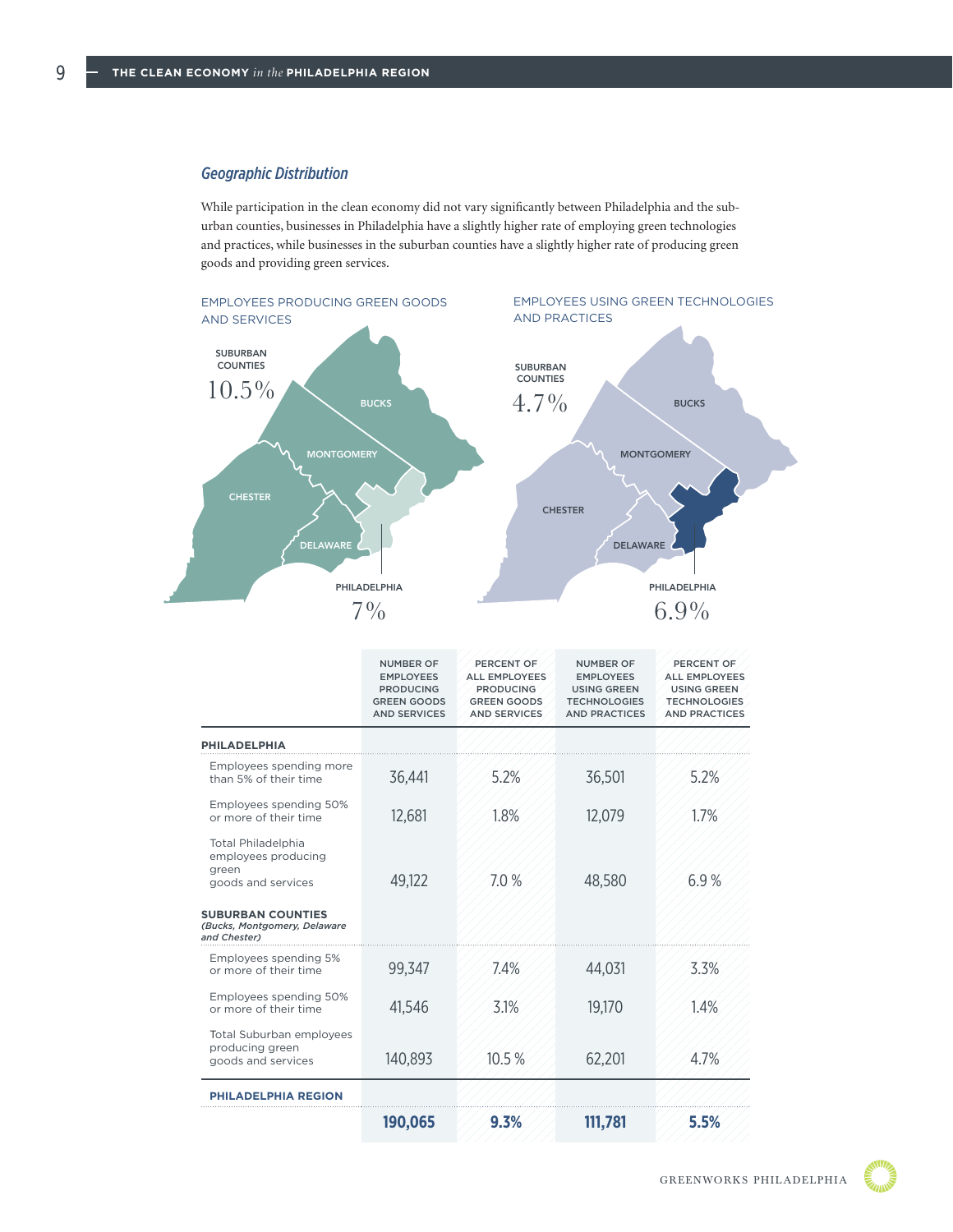#### **MOST COMMON GREEN GOODS AND SERVICES IN GREATER PHILADELPHIA**



**EDUCATION AND TRAINING**

# **Conclusions**

**THE MOST COMMON GREEN GOODS AND SERVICES PROVIDED IN GREATER PHILADELPHIA ARE RECYCLING, POLLUTION MITIGATION, AND EDUCATION AND TRAINING, WHICH ALL FALL INTO THE SERVICES SECTOR.** The region can highlight this strong sector as an attraction tool for additional green service providers. The results also indicate that the region has an opportunity to grow the number of green goods producers.

The MOS survey gathered data on the private sector, but the public sector is an important clean economy participant. Information on public sector work in the clean economy, for instance at SEPTA and the Philadelphia Water Department, would help workforce organizations make more informed clean economy decisions. Any future survey efforts should include this sector.

Another highlight was that for both GTP and GGS, NAICS codes that the survey categorized as "not green" participated in the clean economy at higher rates than NAICS codes categorized as "green." This suggests that further investigation of the types of businesses participating in the clean economy could yield fruitful information and that participation in the clean economy is becoming common even among businesses that do not self-identify as sustainable.

The survey process identified methodology challenges and limitations. Collecting workforce data is expensive, and because the survey was grant funded, replicating it without securing additional resources will be difficult. A potential solution to minimize expense is to incorporate questions about the clean economy into existing workforce data collection efforts. The interesting information gleaned from the results indicates that despite the clean economy's relatively small size, it is worthy of continued study.

The City of Philadelphia is committed to continuing efforts to understand the size and strength of this sector of our local economy and to encouraging its continued growth.

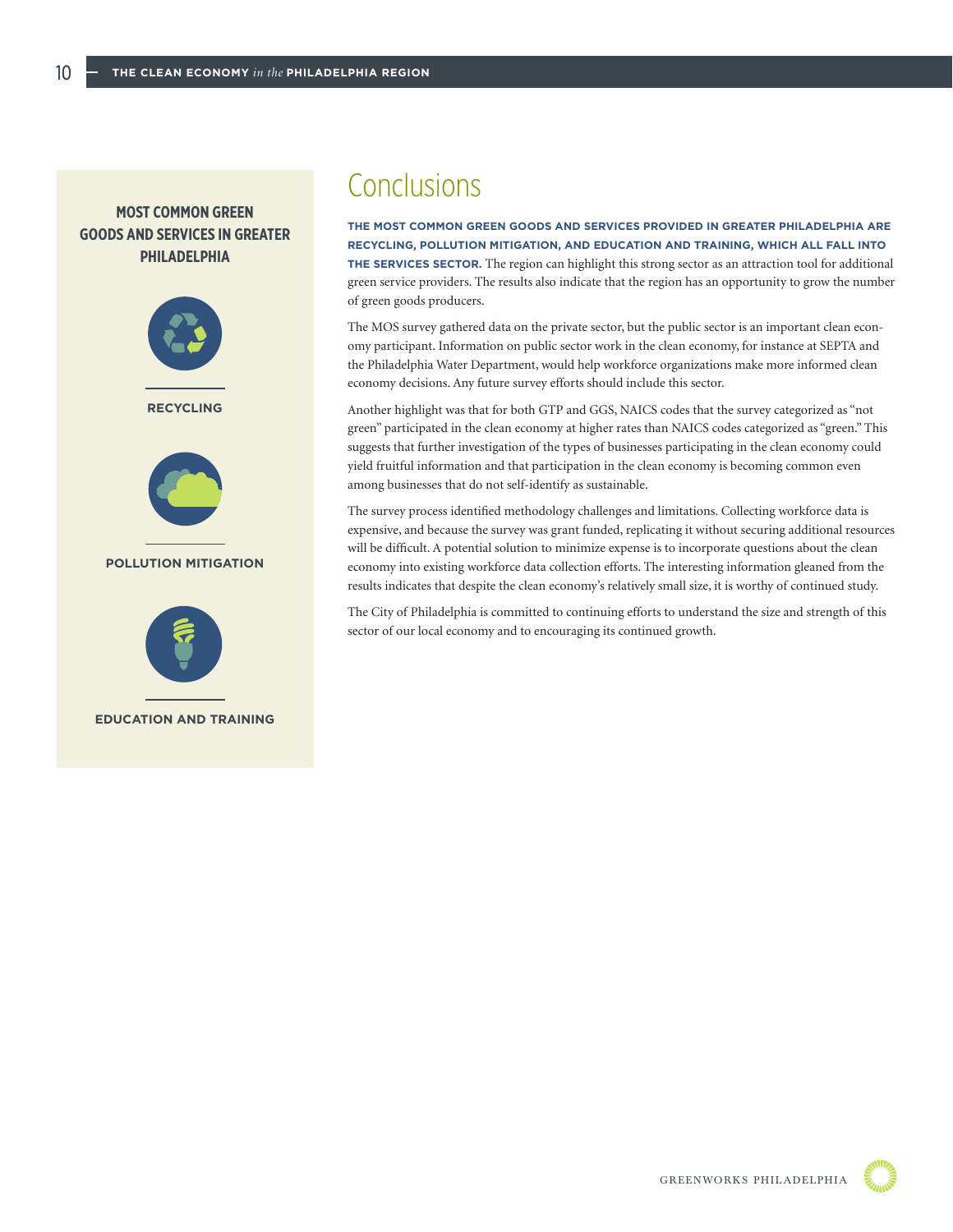# APPENDIX A: NAICS Codes Sampled

| <b>NAICS</b> | <b>2 DIGIT NAICS DESCRIPTION</b>                                                                         | <b>NAICS</b><br><b>CLASSIFIED AS</b><br><b>GREEN</b> |
|--------------|----------------------------------------------------------------------------------------------------------|------------------------------------------------------|
| 11           | Agriculture, Forestry, Fishing and Hunting                                                               | x                                                    |
| 21           | Mining, Quarrying and Oil & Gas Extraction                                                               | x                                                    |
| 22           | Utilities                                                                                                | x                                                    |
| 23           | Construction                                                                                             | x                                                    |
| 31           | Manufacturing (other non-green)                                                                          |                                                      |
| 32           | Manufacturing                                                                                            | x                                                    |
| 33           | Manufacturing (other non-green)                                                                          |                                                      |
| 42           | Wholesale Trade                                                                                          | x                                                    |
| 45           | Retail trade                                                                                             | x                                                    |
| 48           | Transportation and Warehousing                                                                           | x                                                    |
| 49           | Transportation and Warehousing (other non-green)                                                         |                                                      |
| 51           | Information                                                                                              |                                                      |
| 52           | Finance and Insurance                                                                                    |                                                      |
| 53           | Real Estate and Rental and Leasing                                                                       | x                                                    |
| 54           | Professional, Scientific, and Technical Services                                                         | x                                                    |
| 55           | Management of Companies and Enterprises                                                                  |                                                      |
| 56           | Administrative & Support & Waste Management & Remediation Services                                       | x                                                    |
| 61           | <b>Educational Services</b>                                                                              |                                                      |
| 62           | Health Care and Social Assistance                                                                        |                                                      |
| 71           | Arts. Entertainment, and Recreation                                                                      | ×                                                    |
| 72           | <b>Accommodation and Food Services</b>                                                                   |                                                      |
| 81           | Other Services (Except Public Administration)                                                            | x                                                    |
| 92           | Public Administration - Administration of Environmental Quality Programs                                 | x                                                    |
| 92           | Public Administration - Administration of Housing Programs, Urban<br>Planning, and Community Development | ×                                                    |
| 92           | Public Administration - Administration of Economic Programs                                              | ×                                                    |